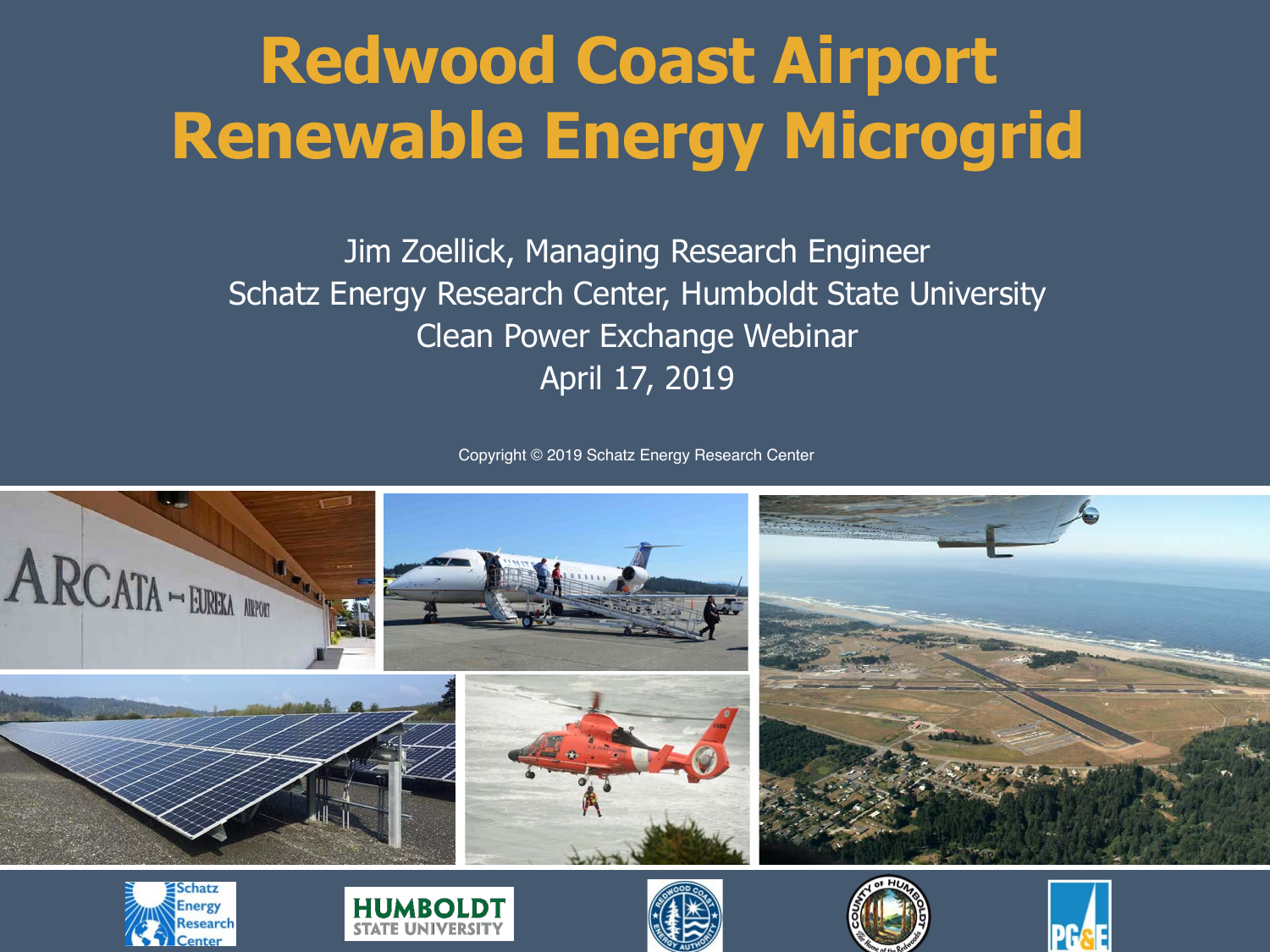#### **Redwood Coast Airport Renewable Energy Microgrid**



2.4 MW<sub>DC</sub> PV Array (7 acres)



2 MW/8 MWh battery energy storage (DC-coupled)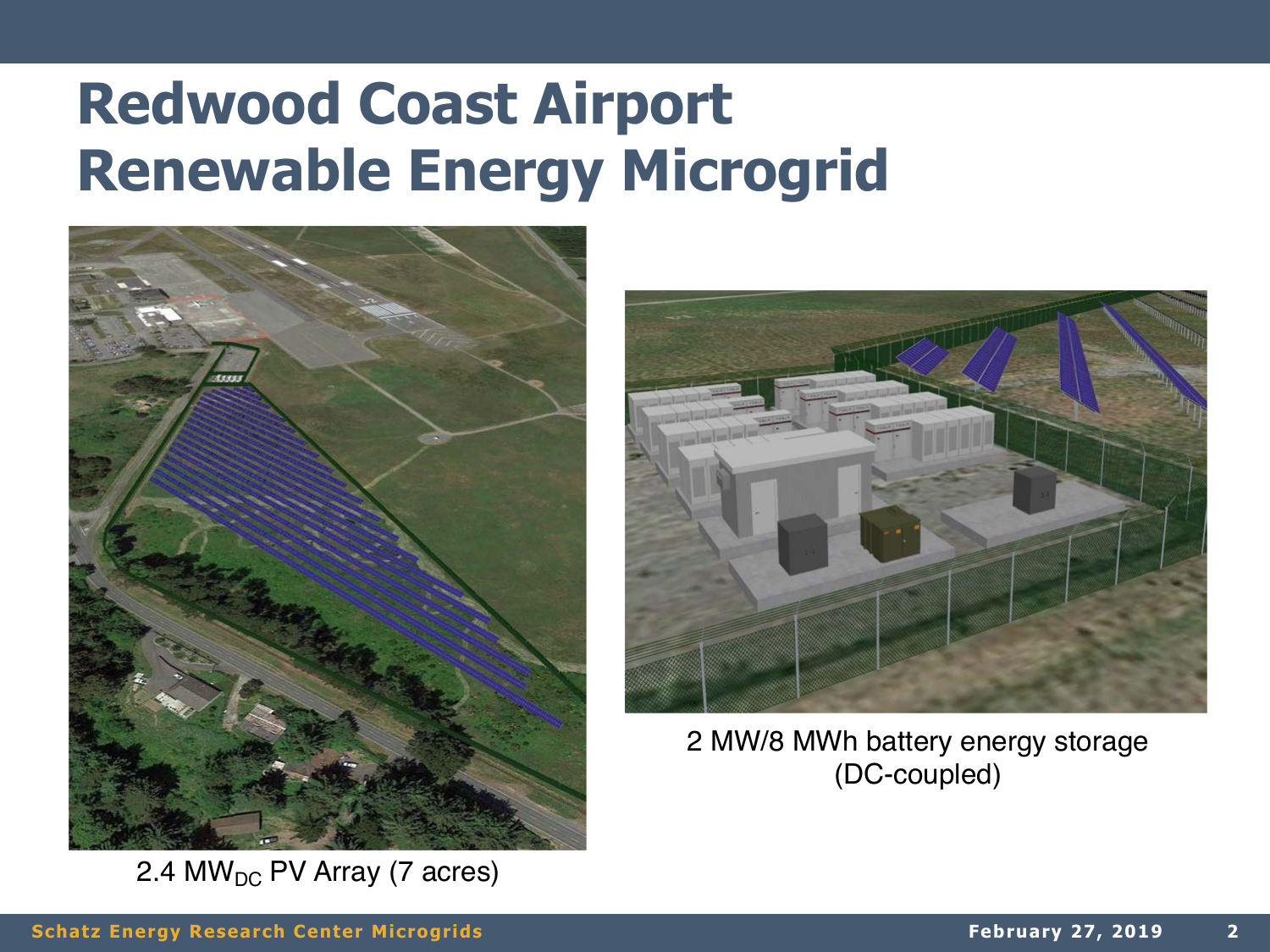## **How will it work?**

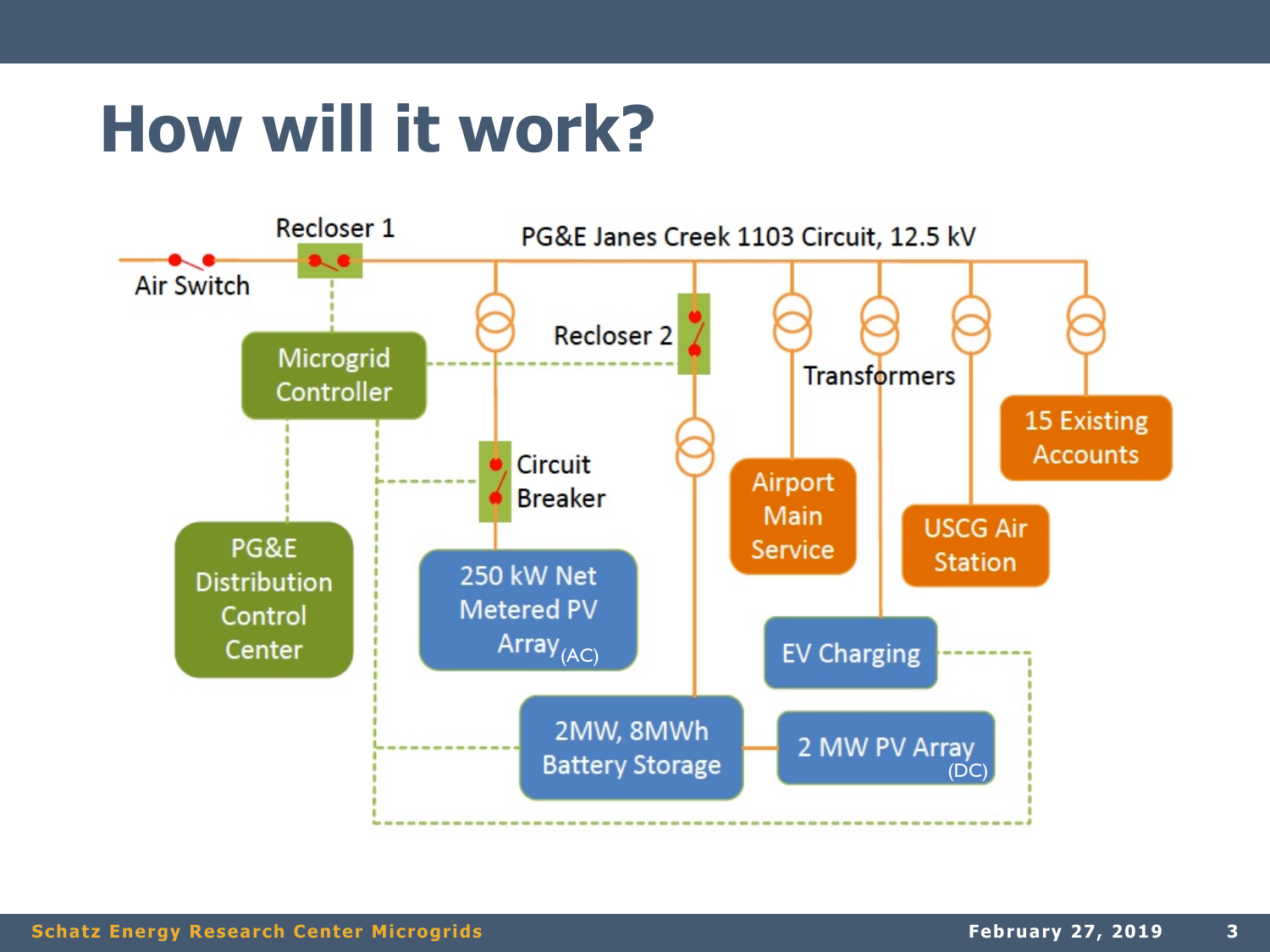### **Schedule**

| <b>Year/Quarter</b> | <b>Activity/milestone</b>                                |
|---------------------|----------------------------------------------------------|
| QI 2020             | Design/engineering work complete,<br>construction begins |
| Q4 2020             | Construction complete                                    |
| QI 2021             | <b>Commissioning complete</b>                            |
| 2021-2022           | Data collection, evaluation and reporting                |
| Q1 2023             | <b>CEC</b> contract ends                                 |
| 2020-2045           | Project/lease continues                                  |



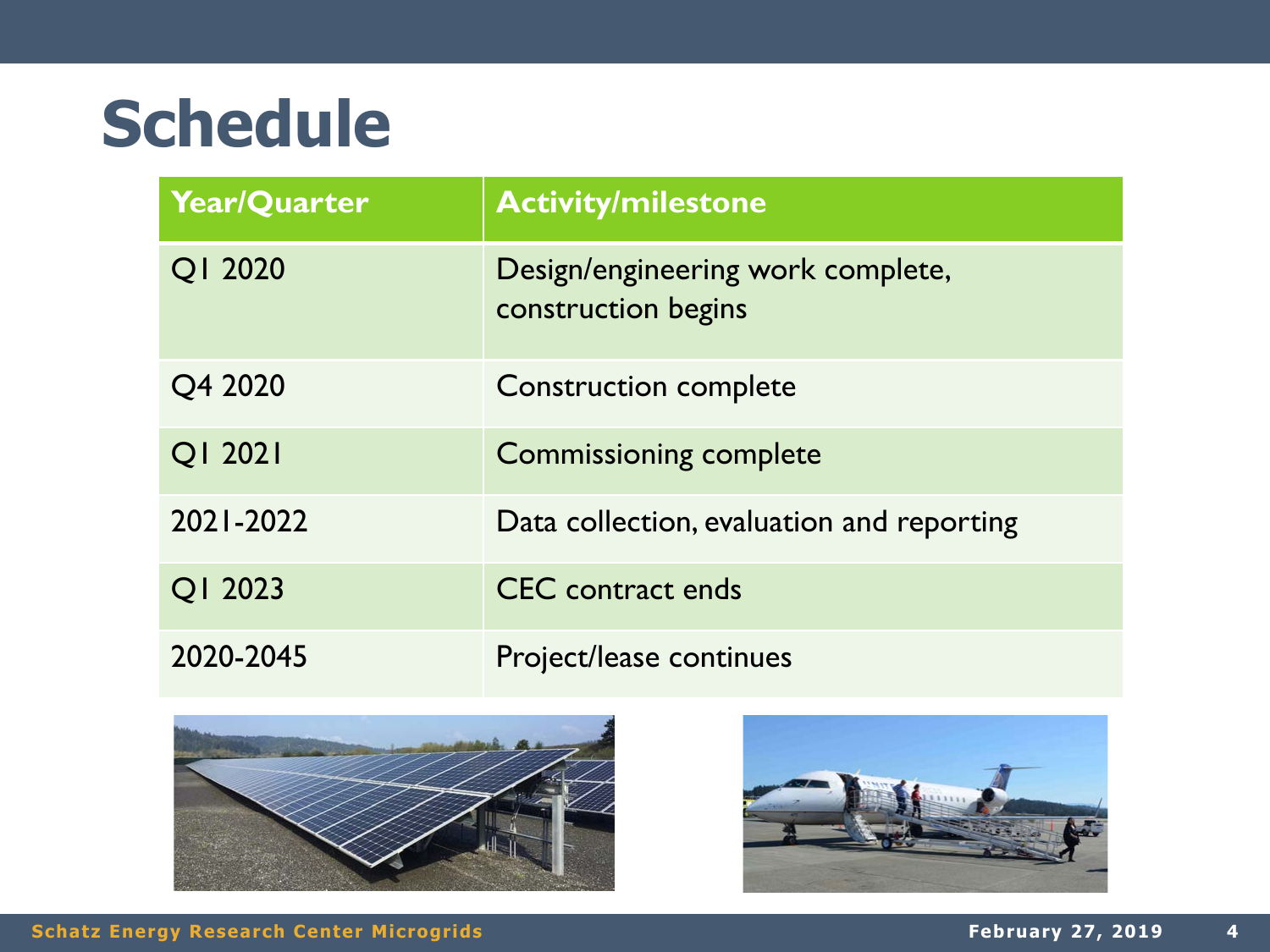### **What is innovative?**

- 1<sup>st</sup> front-of-the-meter, multi-customer microgrid in PG&E's territory
- $\blacksquare$  1<sup>st</sup> PG&E microgrid to have visibility and control capabilities from their distribution control center
- DC-coupled PV and battery system
- DER wholesale market participation in the CAISO market
- Development of policies, procedures, standards, tariffs, etc.  $\rightarrow$  critical to project replication, dovetails nicely with SB1339 microgrid tariff
- Partnership between an IOU and a CCA





**5**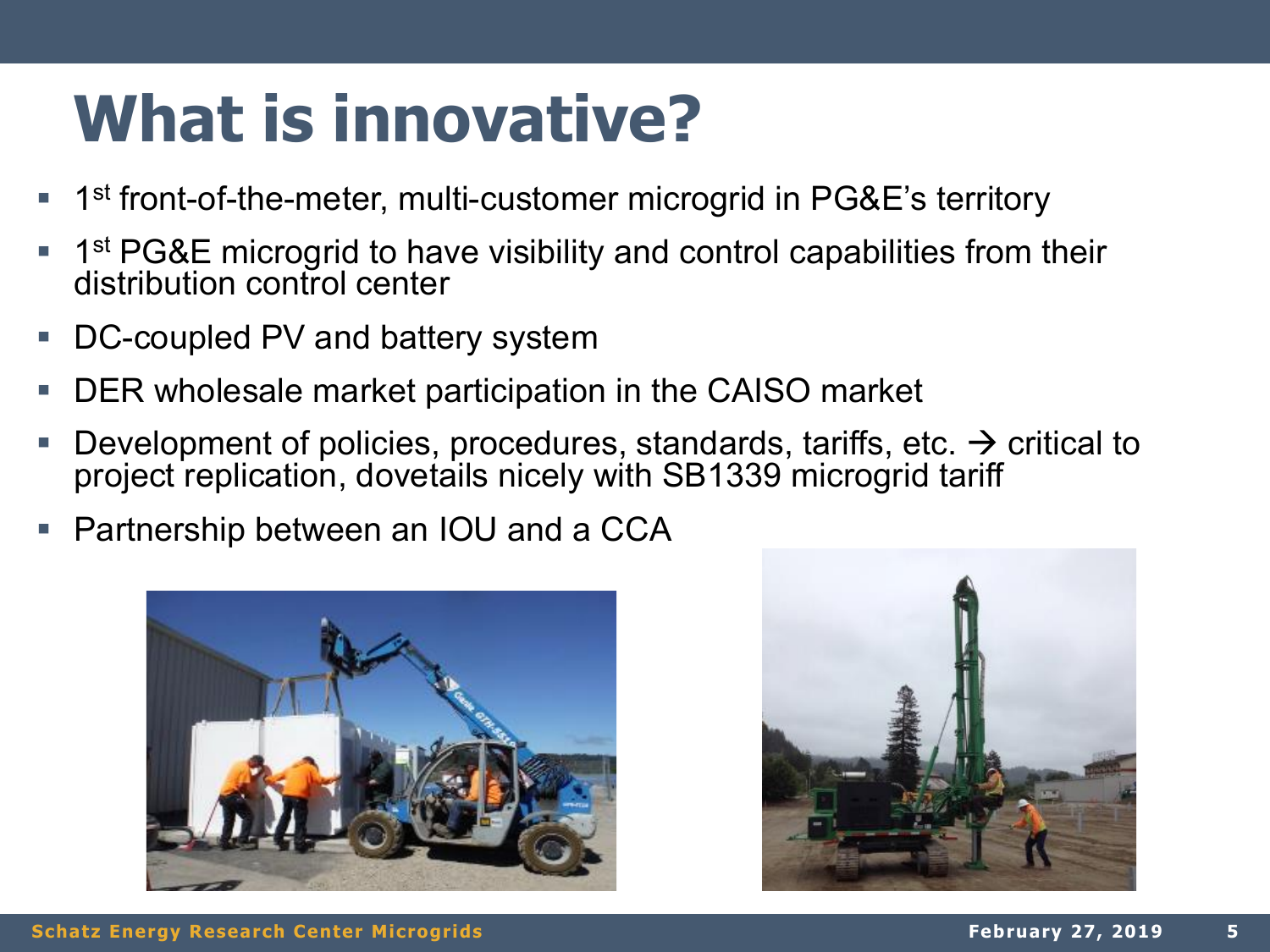# **Value of project to ratepayers**

#### **Replicability**

- § Demonstrate a replicable business model
	- Goals to develop local renewable resources, especially solar PV
	- Mandate to provide storage = 1% of peak load by 2020
	- Locate solar and storage together
	- Locate near critical facilities, add microgrid controls and gain resilience
- § Pave the way for more front-of-meter, multi-customer microgrids
- § Provide opportunities for stakeholder involvement & outreach

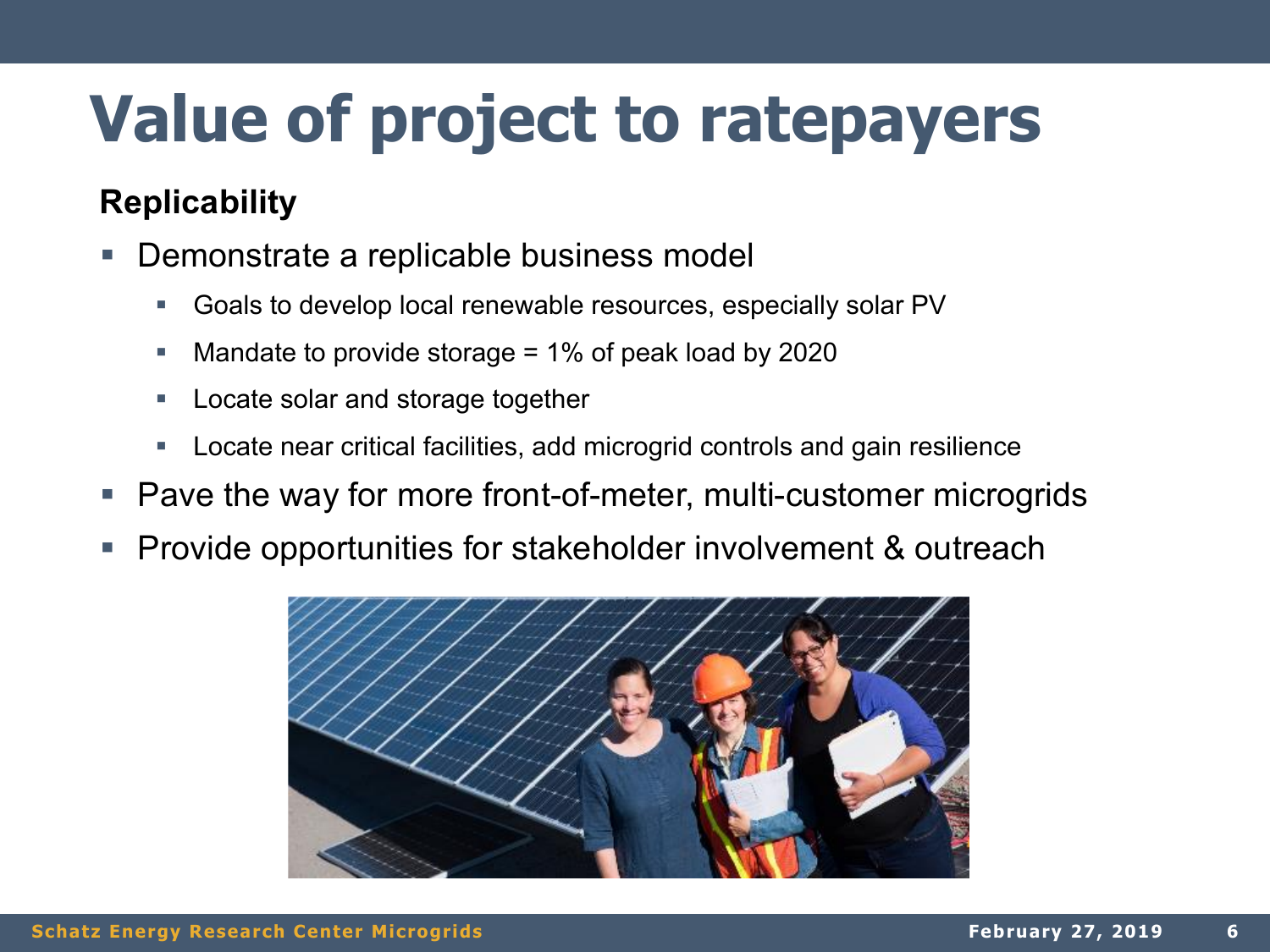#### **Opportunities for stakeholder involvement**

If you are interested to learn more, contact:

**Jim Zoellick at [jimz@humboldt.edu](mailto:jimz@humboldt.edu)**

Indicate that you are interested in one or more of the following three categories:

- 1. Tariff  $\rightarrow$  Experimental tariff development
- 2. Business model  $\rightarrow$  Business model evaluation and replication
- 3. General  $\rightarrow$  General project status and success